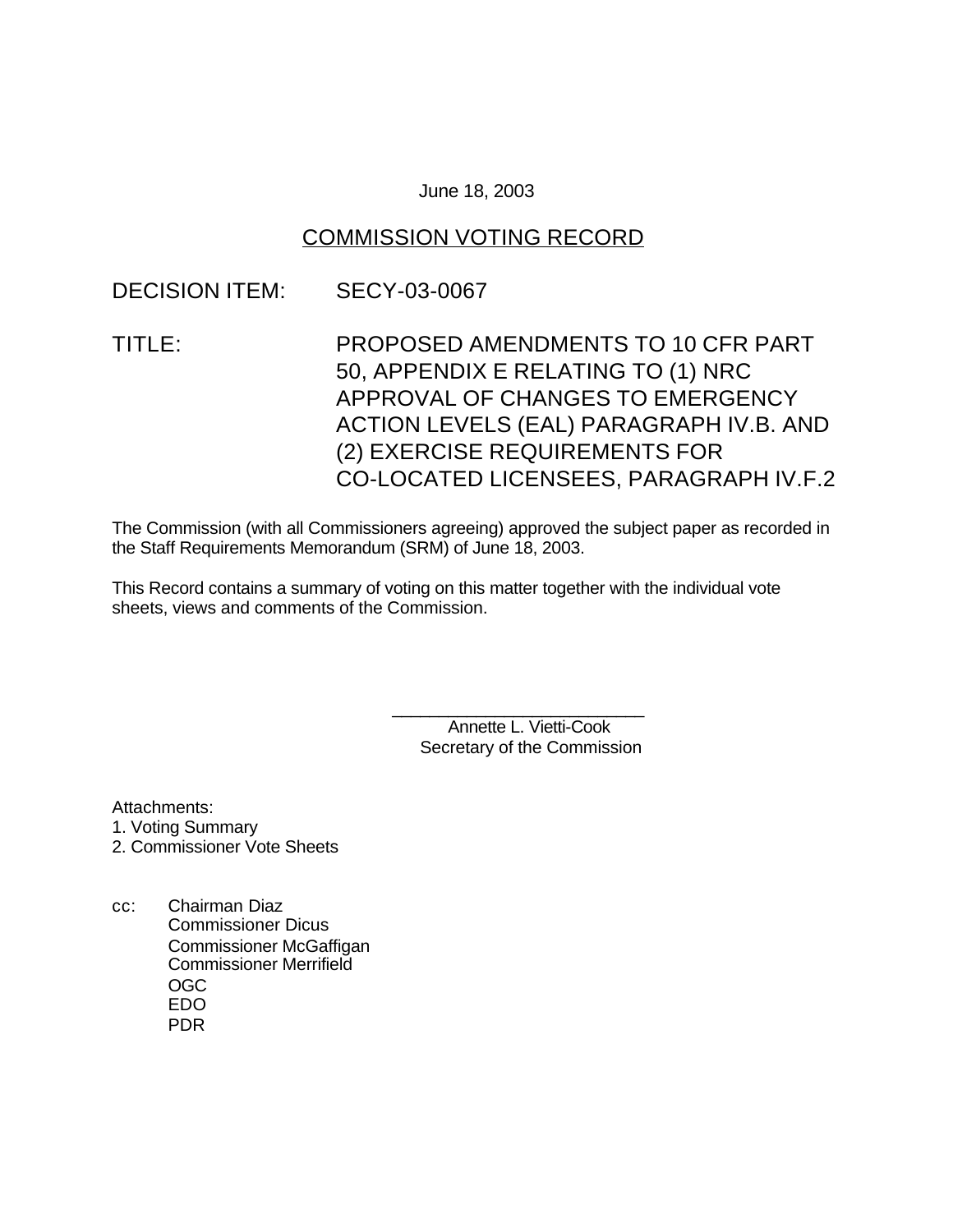# VOTING SUMMARY - SECY-03-0067

# RECORDED VOTES

 NOT APRVD DISAPRVD ABSTAIN PARTICIP COMMENTS DATE

| CHRM. DIAZ         | X |          | $X = 5/14/03$ |
|--------------------|---|----------|---------------|
| <b>COMR. DICUS</b> | X | $X \sim$ | 5/26/03       |
| COMR. McGAFFIGAN X |   |          | $X = 6/13/03$ |
| COMR. MERRIFIELD X |   | X.       | 6/6/03        |

## COMMENT RESOLUTION

In their vote sheets, all Commissioners approved the staff's recommendation and provided some additional comments. Subsequently, the comments of the Commission were incorporated into the guidance to staff as reflected in the SRM issued on June 18, 2003.